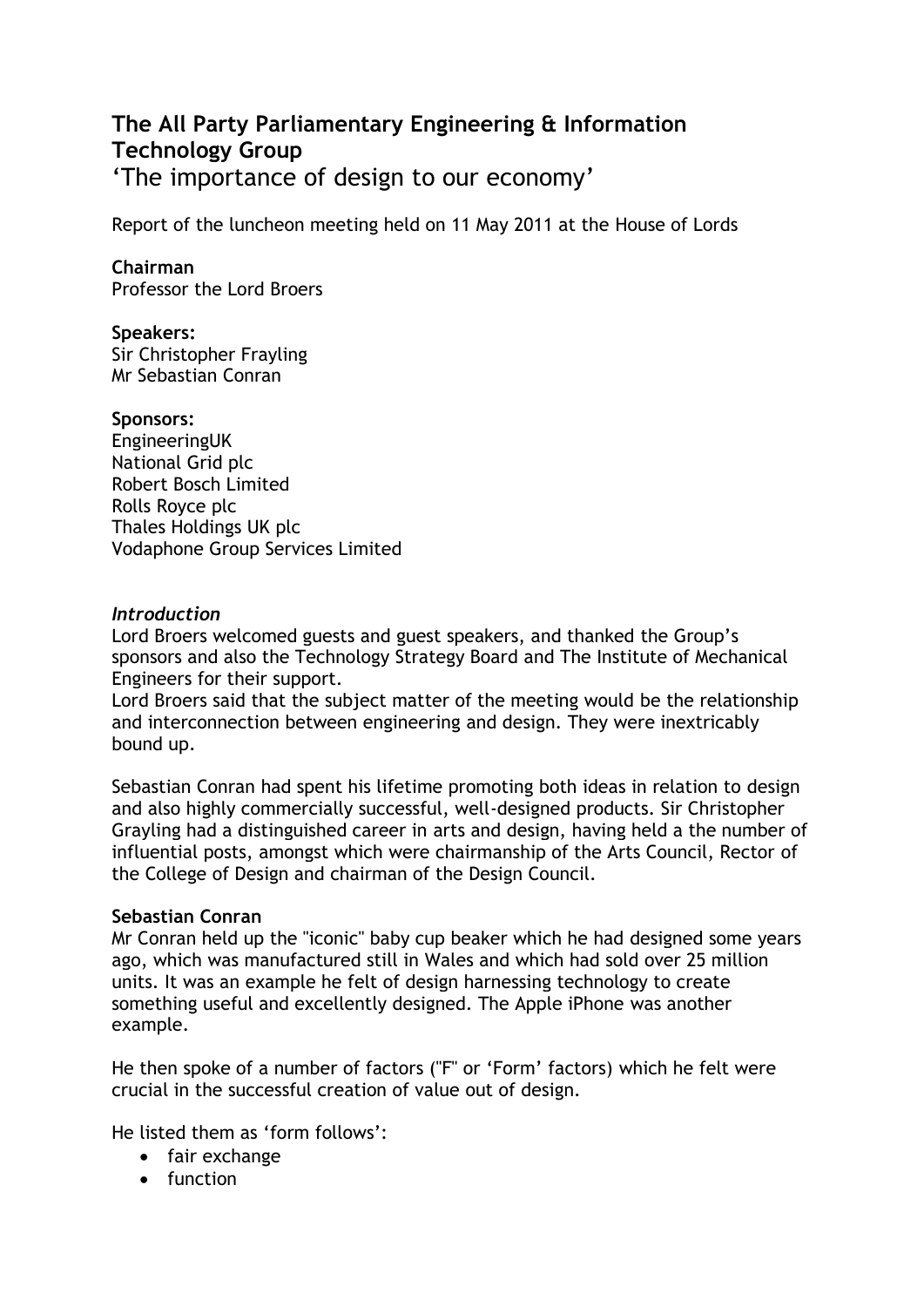- fabrication
- failure
- fashion
- feedback
- funding
- future especially "future"

Amongst many issues addressed, Mr Conran talked about the need to use design to develop the brand attached to products. Design is a mix of the emotional (fashion) and the practical or rational. The rational side equals "function". The functional side has to use engineering and technology both in determining the method of fabrication and the materials to be used all in the service of realising the design.

## **Sir Christopher Frayling**

Sir Christopher said that he would not be talking about the "art" end of design or creative industries but wanted more to talk about design of the heart of a business. Approximately £15 billion per annum was spent in the UK on design. There are over 500,000 "designers "in the UK of whom only 83,000 are employed inhouse, which meant that design was a very fragmented industry.

The UK now had an excellent reputation for outstanding design, as witness the fact that the Nissan car company had moved its design centre to London in order to be near the colleges of art and design as well as centres of engineering excellence such as Imperial College. Manufacturing industry represented only 13% of the UK economy at 50% of its exports.

Sir Christopher spoke of the influence of science and design on industry. He drew attention to the work of Sir James Dyson. He also drew attention to projects in which he had played a part both at Imperial College and Design London whereby engineers were turned into designers. These projects had been very successful.

However, still, design was not yet fully embedded into the education and training of engineers (government departments compound the problem) and he felt that there had to be a vigorous campaign to promote the "D" in STEM (science, technology, engineering and maths).

## *Question and answer*

Among the issues discussed were:

- The Dyson phenomenon: James Dyson had been educated as a designer but had 'crept' into engineering lectures at Imperial College in order to acquire engineering knowledge
- How to get the interest of children at an early age; The speakers referred to early role models Barns Wallis; the centre pages of the Eagle comic; the experience of using modelling kits with the emphasis on 'making' things; courses at school which mixed engineering and design; the recent requirement at Cambridge for engineering students to start by making something and then studying the principles behind it; doing 'harder' maths and science earlier so that it was more embedded later in academic life;